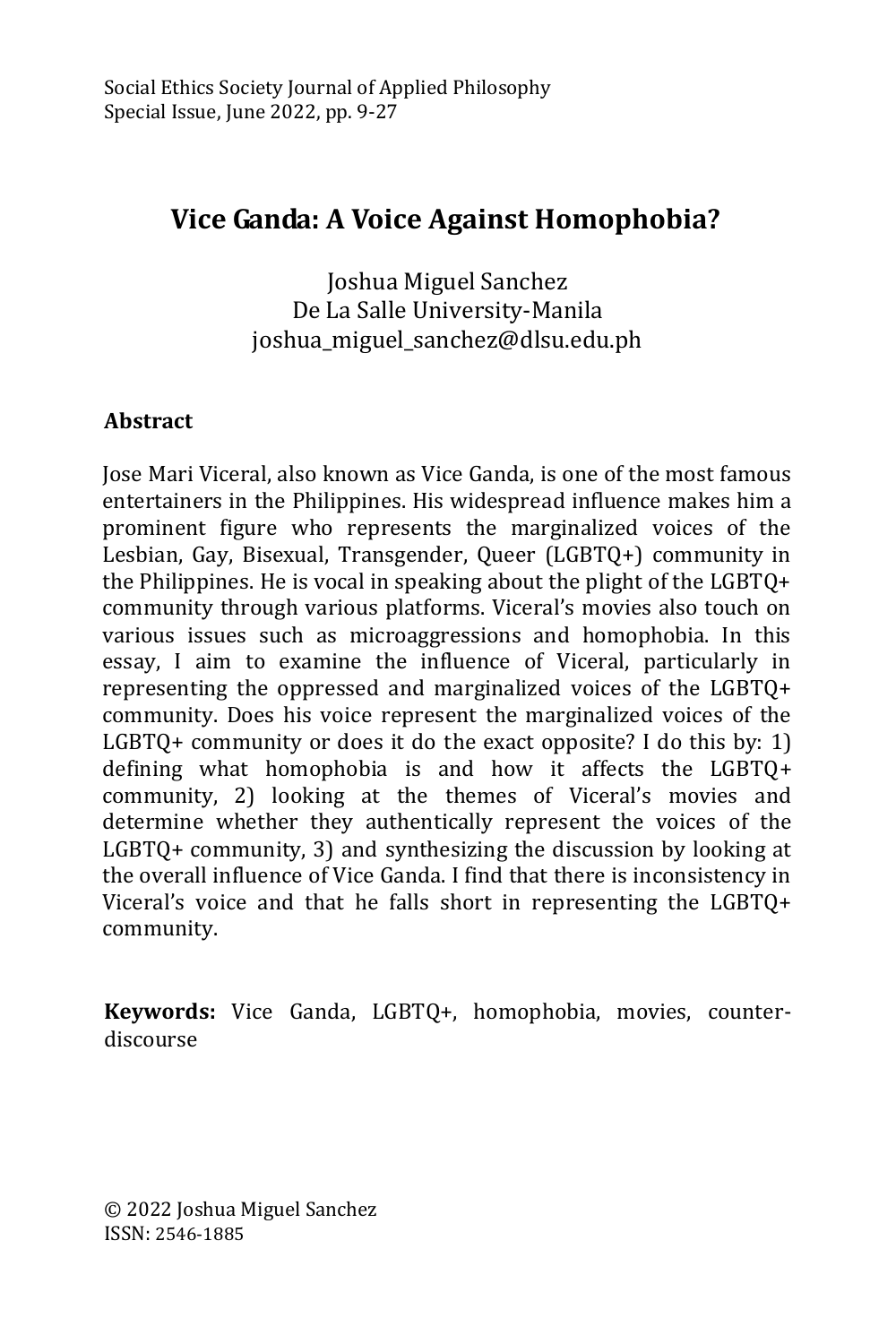#### **Introduction**

The existence of homophobia in the Filipino consciousness is one of the problems that should be addressed in the Philippines. Aiming for collective progress and growth, it is high time to address the marginalization of voices of the LGBTQ+ community. This problematic type of mentality in the Philippines can be traced to patriarchy. Feorillo Demeterio points out that the patriarchal Filipino consciousness is a result of the many years of Spanish and American colonization.<sup>1</sup> This patriarchal type of consciousness creates an oppressive society for the LGBTQ+ community. Patriarchy automatically places the cisgendered<sup>2</sup> heterosexual man as the superior gender and consequently marginalizes non-heterosexuals.<sup>3</sup>

Although the LGBTQ+ community sometimes takes space in this patriarchal society, particularly in popular culture, the space usually given to them remains within the confines and control of hegemonic masculinity. In popular media, for instance, they are seen merely as comedic reliefs or personalities subordinate to cisgendered heterosexual men. (This idea is part of the existing discourse about the members of the LGBTQ+ community in the Philippines.) On the other hand, the counterdiscourse seeks to break all these existing narratives by shedding light on the nuances of the life of the members of the LGBTQ+ community. The counterdiscourse humanizes their identity and experiences, and provides information about the fluidity of sexual orientation, gender identity, and expression. Hence, these existing counterdiscourses against homophobia must be amplified in order for the LGBTQ+ community to be heard.

As a vantage point, I focus on the *bakla*<sup>4</sup> in order to see how they are represented in Filipino popular culture. What are the

<sup>1</sup> Feorillo Petronilo Demeterio, "Ang Nobelang "Si Amapola sa 65 na Kabanata" ni Ricardo Lee Bilang Kontra-Diskurso ng Baklang Manilenyo Laban sa Homopobikong Kamalayang Filipino," *Malay Journal 25,* no. 2 (2013): 76

<sup>2</sup> According to Peter Cava (2016, 1), the term 'cisgender' became a part of gender studies as early as the 1990s. It simply means that one's gender identity matches one's sex at birth (Cava 2016, 1).

<sup>3</sup> Demeterio, "Amapola," 76.

<sup>4</sup> According to Louise Abigail Payuyo (2012, 304-305), the bakla is an overtly effeminate, cross-dressing male. In the same study, Payuyo also pointed out that the concept of the bakla is distinct from the usual Western concept of the homosexual because both concepts came from two different knowledge systems made entirely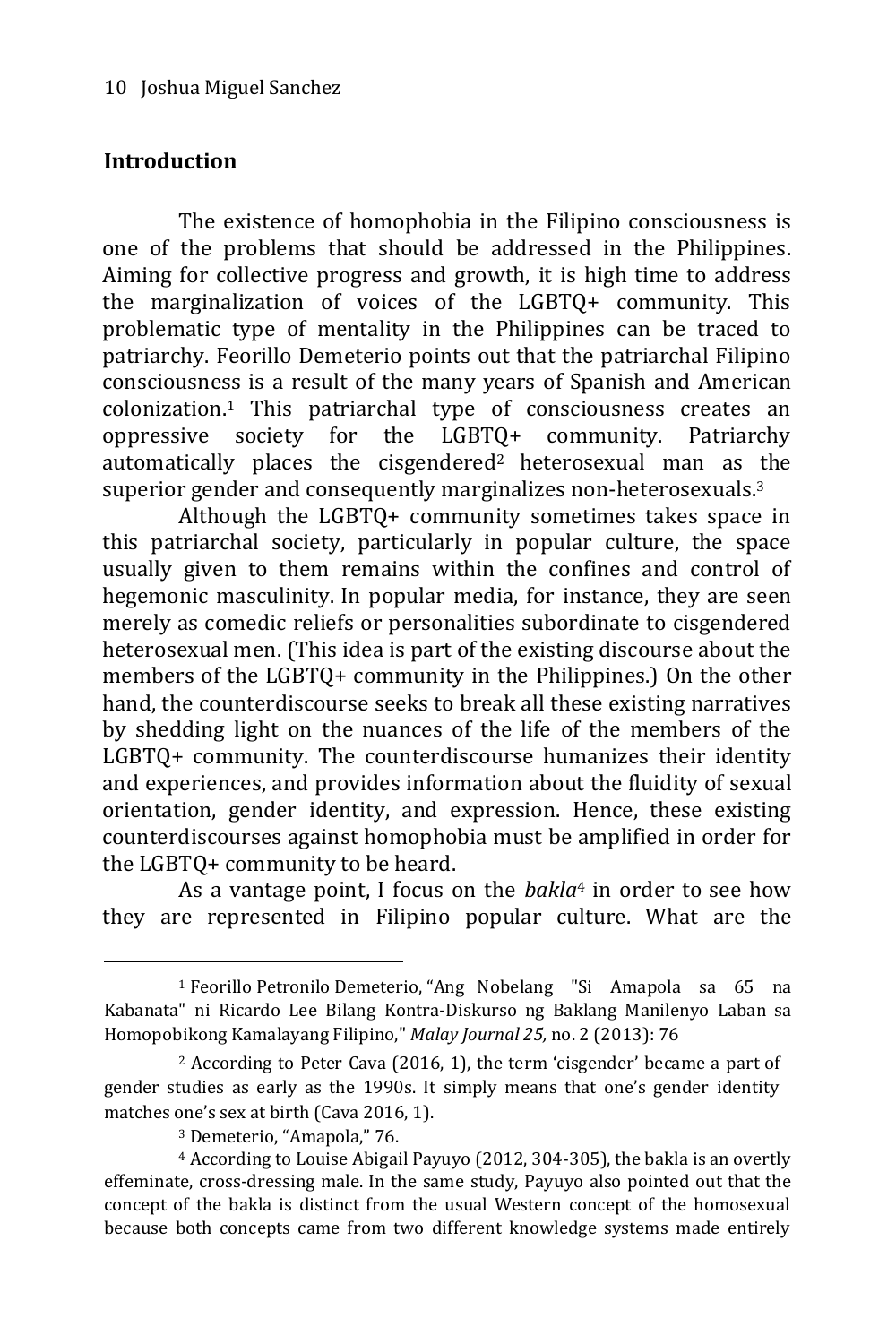implications of this placement as opposed to other oppressed gender identities? I specifically chose the *bakla* because in the framework of intersectionality, the *bakla* is a nuanced identity that experiences various and interlocking webs of oppression which include sexism (homophobia), and classism, among others. In understanding the condition of the *bakla,* several intersecting factors such as class must be considered as well.<sup>5</sup> I explore mainstream media, where the counterdiscourse against homophobia potentially takes place. For Louise Abigail Payuyo, the presence and portrayal of the *bakla is* very visible in mainstream cinema.<sup>6</sup> Because of mainstream cinema's reach, I wonder how such a platform contributes to the counterdiscourse against homophobia. Although Philippine society has progressed with its views about gay people through popular media and slice of life narratives, the LGBTQ+ community is still one of the marginalized groups in the country.<sup>7</sup> Furthermore, even if there are popular and idolized gay personalities in popular media today, with Vice Ganda as an example, gays are still discriminated against.

This essay recognizes popular media's capability in creating an effective counterdiscourse because of its ability to shape society's consciousness. Popular media must be maximized to its full capacity because doing so may benefit the LGBTQ+ community and provide them with acknowledgement from other sectors of Philippine society. This acknowledgement then results in a better representation and

-

<sup>5</sup> This undertaking is inspired by the revolutionary feminist thought of bell hooks who offers a new and a more inclusive definition of feminism that recognizes various and oftentimes interlocking webs of oppression (Biana 2020).

<sup>6</sup> Louise Abigail Payuyo, "The Portrayal of Gays in Popular Filipino Films, 2000 to 2010," *Philippine Sociological Review 60,* (2012): 291-322, <https://www.jstor.org/stable/43486348>

different by certain cultural nuances. Diaz (2015, 721) also had the same view by pointing out that the bakla is a gay male identity that is characterized by its effeminate and flamboyant behavior. He also pointed out that defining the bakla would also require some considerations when it comes to their social class because the bakla is usually found in the lower class. Hence, using such term would need some considerations when it comes to matters such as the culture, time, and class where the concept originated. Suffice to say that understanding the concept of bakla would entail understanding its cultural basis because it is something unique and nuanced.

<sup>7</sup> Angelo Ma. Antonio Morales, "Changing the Face of Homosexuality through Film," Plaridel 1, no. 2 (August 2004): 164-173,

http://www.plarideljournal.org/article/changing-the-face-of-homosexuality-throughfilm-film-review-of-eating-out/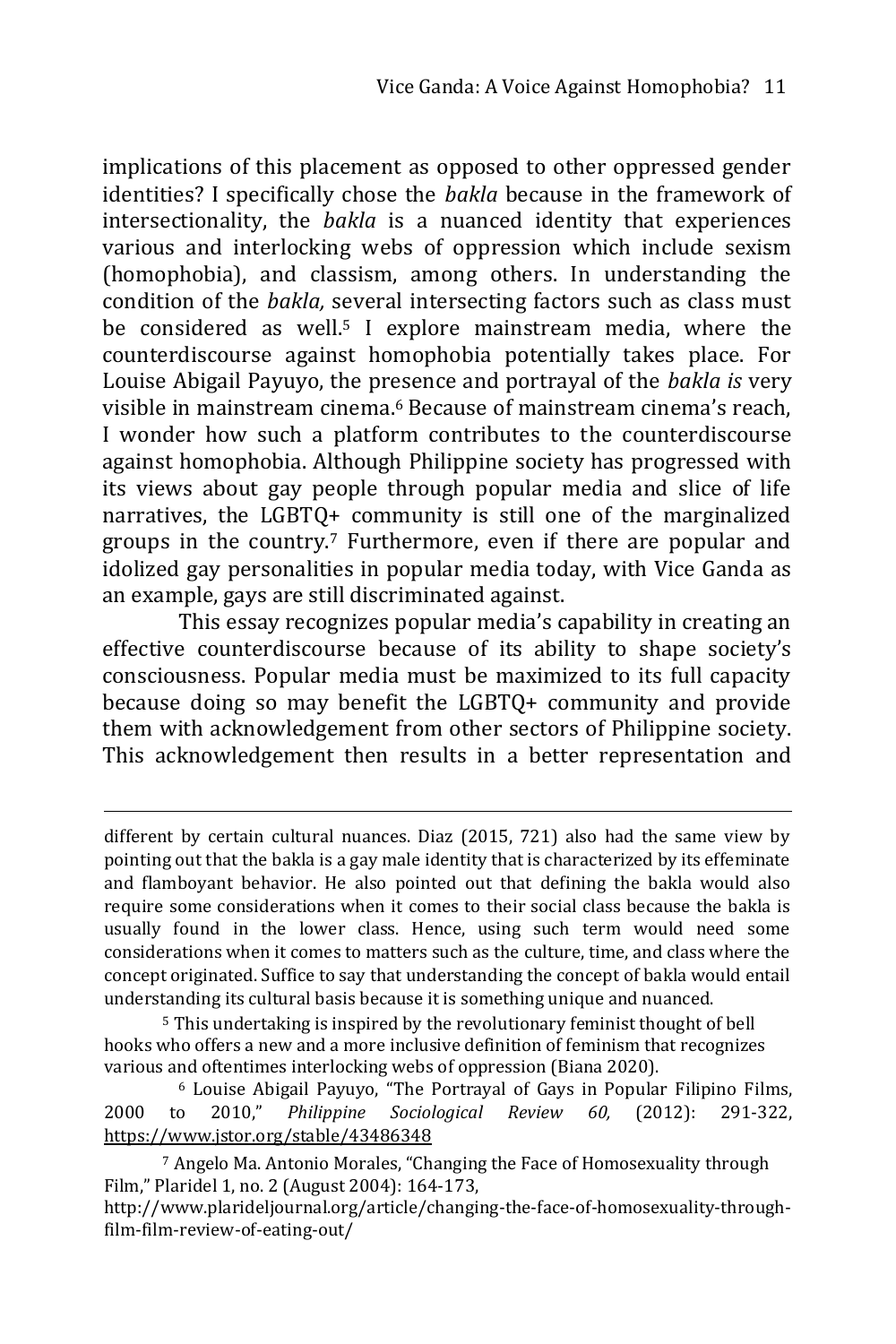understanding of their struggles. In order to fully understand homophobia, there must be a recognition of the interlocking and oppressive structures of domination. After all, class and gender privileges are also factors in the persistence of homophobia. In this essay, I use Vice Ganda's movies as the main material as Vice Ganda is one of the most popular images of the *bakla* in the Philippines. I examine whether Vice Ganda's voice, through his movies, contributes to the existing counterdiscourse against homophobia. Or do these portayals do the exact opposite? Do they perpetuate homophobic stereotypes and microaggressions, particularly on the placement of the *bakla* either as a laughingstock or someone overly obsessed with men? Is the usage of the term *bakla* a derogatory term? It must be noted, however, that this essay does not aim to discredit the overall influence of Vice Ganda in Filipino popular culture. I, however, seek to point out the weaknesses in his voice as an advocate of LGBTQ+ rights in the Philippines. I also offer new ways in strengthening Vice Ganda's voice in order to break stereotypical narratives that continue to silence and oppress LGBTQ+ voices.

# **Defining Homophobia**

-

Homophobia is the fear, hostility, and prejudice towards gay people. Throughout the years, scholars have explored the definition of homophobia in various ways.8 In this section's discussion, I enumerate theories that seek to explain homophobia. To understand homophobia, let me define the term, *homosexuality*<sup>9</sup> first. In their exploration of homosexuality, William O'Donohue and Christine Caselles pointed out

<sup>8</sup> See O'Donohue, Caselles (1993) and Adam (1998) for a more detailed discussion of the various definitions of homosexuality and homophobia through the years. Here, through a survey of various perspectives, they aimed to articulate the sources of meaning for these concepts with the aim of arriving at a better understanding of such concepts.

<sup>9</sup> For the ears of gays and lesbians, this term is a pejorative word. The Gay and Lesbian Alliance Against Defamation (GLAAD) even added the word to its list of offensive terms (Peters 2014). For the sake of discussion of homophobia, however, I shall use the term to trace the history of homophobia starting from its pathologized and clinical definitions. I intend no offense on the usage of the term.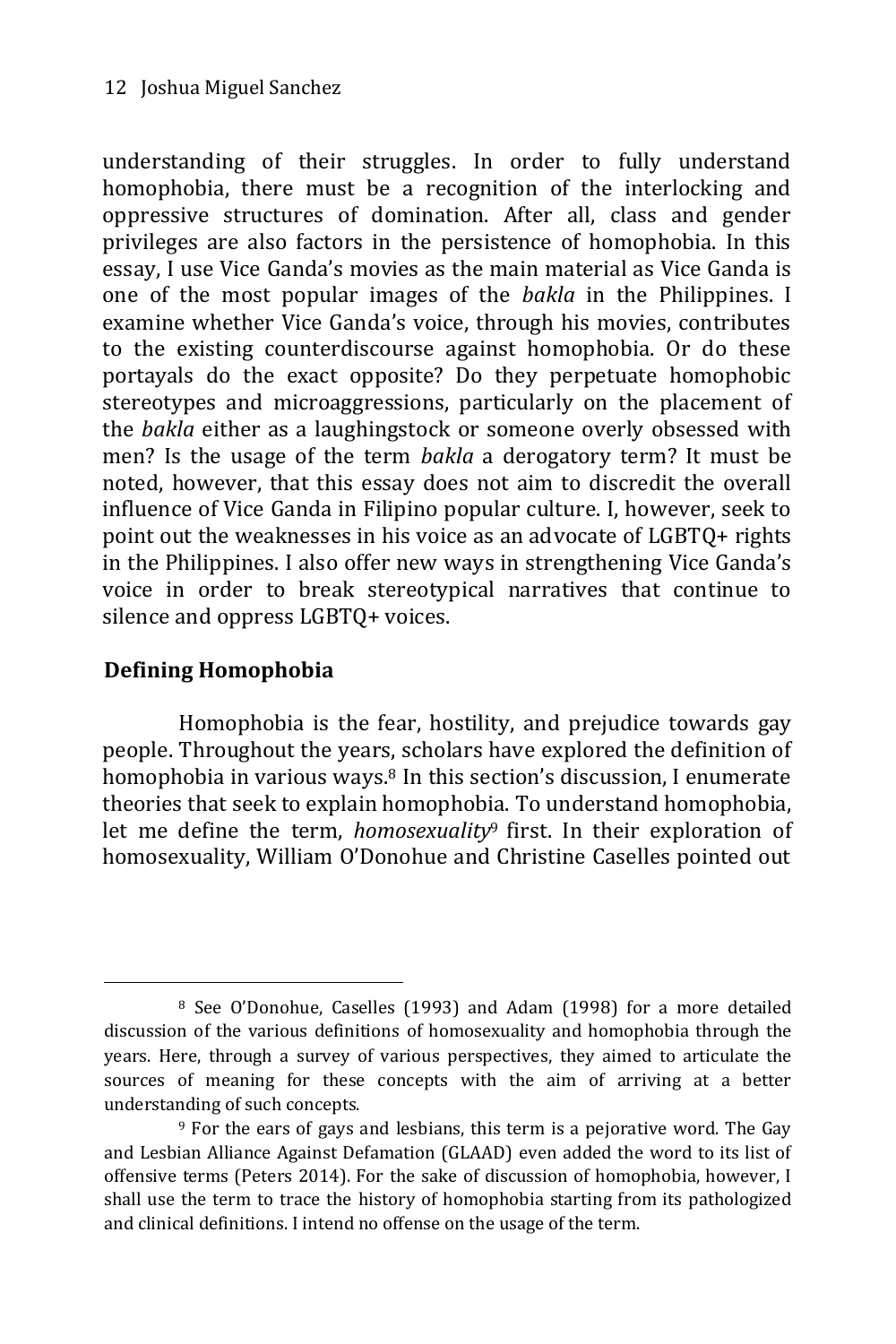a pathologized definition.<sup>10</sup> The field of psychiatry initially categorizes homosexuality as a mental disorder. Homosexuals were formerly considered as people with a type of mental illness that need to be cured through therapy. The pathologized definition of homosexuality is considered one of the formidable obstacles for gay $11$  people as they struggled for social and political status. To address this, a movement was formed to depathologize such cases. As these concepts are challenged by further research, the pathologized notions encountered various criticisms. A call was made to move the discussion about the narrative of gays to the individuals who have a prejudiced view of them.<sup>12</sup> O'Donohue and Caselles maintained that eventually, theorists and researchers in the field of psychology began shifting the focus from the victims to the victimizers. Attitudes that affect the social standing of gay people were then explored and eventually, through the collective efforts of activists and psychologists, homosexuality was then considered a normal and healthy lifestyle choice.<sup>13</sup>

As these discussions moved from one focus to another, explanations about homosexuality became more politicized in various fields. Even the term 'homosexual' was deemed offensive and politically-incorrect.<sup>14</sup> Homophobia was then explored by theorists, and was initially ruled out as a psychological concept closely related to other forms of phobias.<sup>15</sup> Questions about the existence of negative attitudes toward homosexuals were examined. It is glaring though, that the negative attitude tied to fear somehow rationalizes the prejudice against members of the LGBTQ+ community. Suffice to say that understanding such a negative attitude became an ordeal for some, particularly for early thinkers and gay activists. Barry Adam pointed out that homophobia is the response to the oppositions or

<sup>10</sup> William O'Donohue, Christine E. Caselles, "Homophobia: Conceptual, definitional, and value issues," *Journal of Psychopathology and Behavioral Assessment 15*, no. 3 (1993): 177-195, https://doi.org/10.1007/BF01371377

<sup>&</sup>lt;sup>11</sup> The term "gay" is an alternative term offered to lessen the load carried by the term "homosexual" since the latter is considered offensive and limiting.

<sup>12</sup> O'Donohue, Caselles, "Homophobia: Conceptual," 180. <sup>13</sup> Ibid., 180.

<sup>14</sup> Peters, Jeremy, "The Decline and Fall of the 'H' Word." The New York Times, March 21, 2014.https://www.nytimes.com/2014/03/23/fashion/gayslesbians-the-term-homosexual.html.

<sup>15</sup> George Weinberg, Society and the Healthy Homosexual (Garden City, New York: Anchor, 1973) quoted in Adam, "Theorizing Homophobia," 388.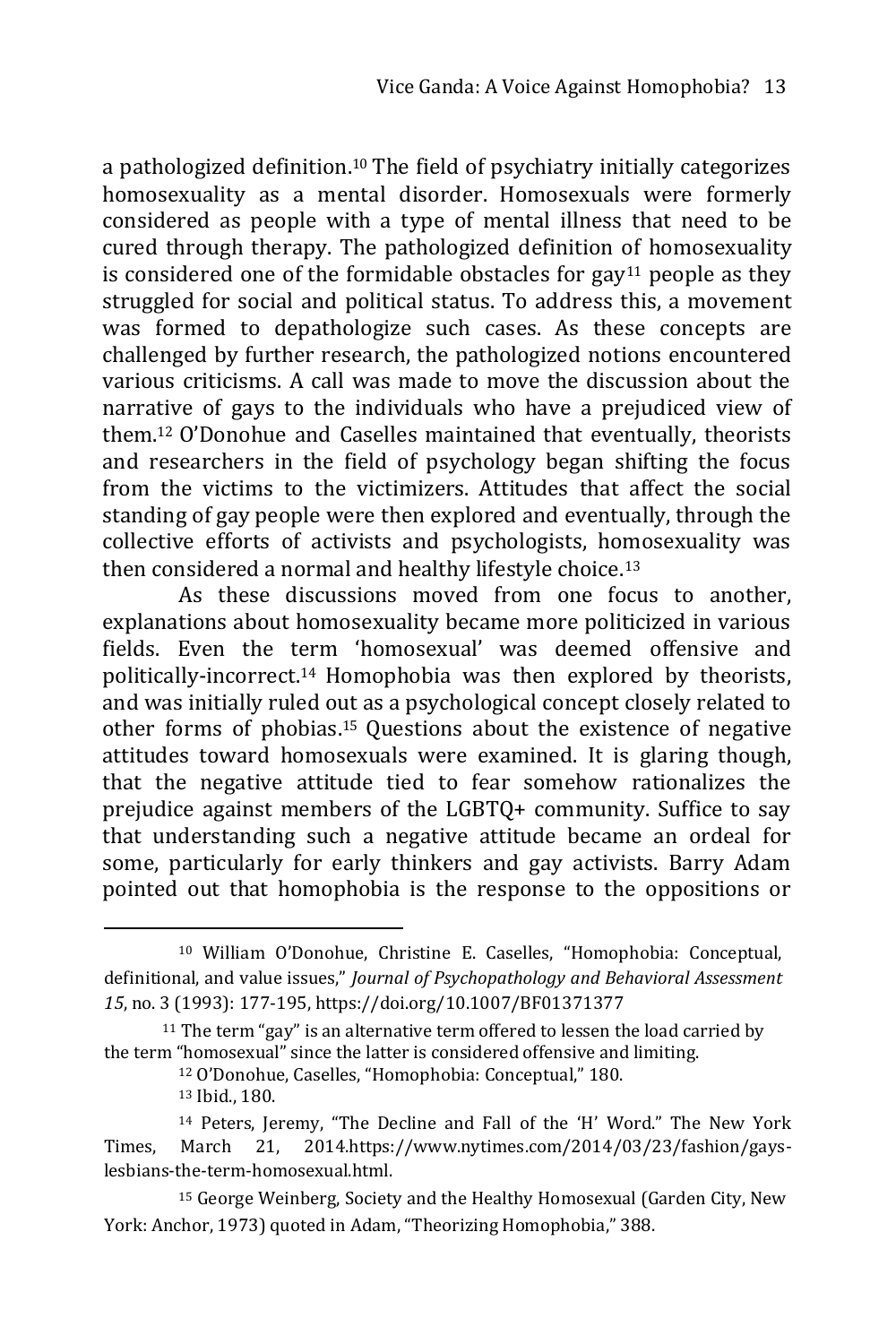deviations to the standards set by a patriarchal society.<sup>16</sup> To illustrate, we can look at the system or the 'game plan' produced by patriarchal societies that focuses on the mistreatment of women.<sup>17</sup> Such a system exercises control of women – from their social standing to their bodies.<sup>18</sup> Homosexuality was seen as a form of deviance from the ideal man's behavior or action towards women's bodies.<sup>19</sup> Homosexual men refuse to take part in the act of controlling women as prescribed by the fraternal interest of patriarchal societies.<sup>20</sup> In this regard, homophobia serves as a form of social control. It is a means to negatively sanction the behavior of homosexuals as they deviate from what is acceptable to society. Negative sanctions for homosexual behaviors come in different ways, and all are oppressive and sometimes, even violent.

From the perspective of gender panic theories, particularly, queer theory, homophobia is generated out of the man's desire to protect his male status and privilege.<sup>21</sup> Masculinity is achieved but it is an insecure type of status, and defending it is necessary.22Homophobia is considered as the defense mechanism that could secure one's male status and privileges that come with it. Being prejudiced toward gay people is a way to secure one's masculinity and prevent being feminized.<sup>23</sup> Homophobia is a form of social control and defense mechanism. In worst cases, it is the complete disregard and disrespect to gays by subjecting them to unfair treatment, stereotyping, and microaggression. To combat such prejudiced views, the counterdiscourse against homophobia takes place in various platforms and disciplines, with popular media being one of them. In social media, there are people who would call out such negative behavior with the hopes of creating critical awareness. These counterdiscourses aim to

<sup>18</sup> Ibid.

-

<sup>19</sup> Ibid.

 $21$  Queer theory is specifically chosen as it is one of the theories that aim to unpack and effectively explain in a formal and systematic way the nuances and experiences of queer people. Its scope of study ranges from the academe, art, media, etc. which makes it a holistic and an effective theory that can further shed light on this study.

<sup>22</sup> Adam, "Theorizing Homophobia," 390.

<sup>23</sup> From this perspective, being feminized is something that must be avoided because it somehow strips one of his masculinities. This perspective also shows that the prejudice is not exclusive to gay people alone, but it also extends to women.

<sup>16</sup> Adam, "Theorizing Homophobia," 390.

<sup>17</sup> Ibid., 390.

<sup>20</sup> Ibid.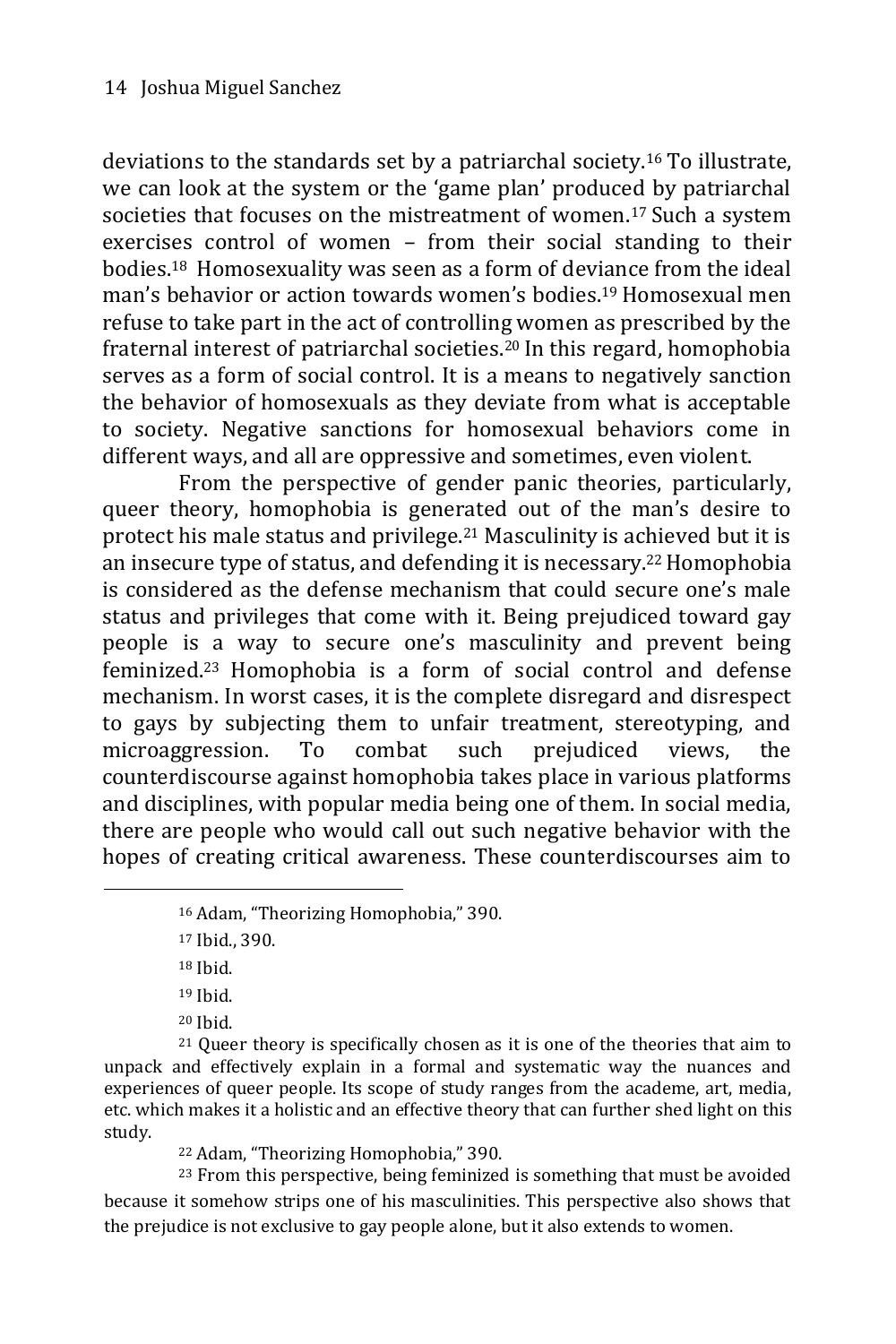raise awareness about the plight of the LGBTQ+ community, eradicate the persistence of stereotypes and microaggressions, and continue providing safe spaces for the members of the LGBTQ+ community.

#### **Vice Ganda's Influence**

-

Vice Ganda is a popular image in the Philippines. What is in question here, however, is Vice Ganda's capability to and effectiveness in representing and giving a voice to the LGBTQ+ community. Being a popular icon who is seen in mainstream television daily, Vice Ganda has a platform to echo the counterdiscourse against homophobia. The counterdiscourse against homophobia is the movement which aims to challenge the dominant narrative that oppresses gay people. In a way, the movement aims to break systems of domination that marginalizes the members of the LGBTQ+ community. In the following sections, I explore Vice Ganda's works and influence as an entertainer. Does his voice contribute to the marginalization and silencing of hegemonic masculinity? Does he echo the marginalized and silenced voices of the LGBTQ+ community? Looking at the works of Vice Ganda, contradictions arise between his advocacies in live television and his portrayals and representation in movies. In talk shows and variety shows, although characterized by its comedic nature, Vice Ganda is quick to call out his co-hosts' throw of insensitive and homophobic remarks. He is also very much aware of microaggressions, and he spots and corrects them immediately. In 2010, Vice Ganda had a heated exchange with a co-host because of an overly insensitive remark about gays and their flamboyance.<sup>24</sup> When it comes to calling out microaggressions and homophobic remarks, Vice Ganda does so by maintaining his humor while getting the message across. There are times, however, when Vice Ganda's humor becomes problematic.<sup>25</sup> For instance, his joke about rape and body-shaming drew flak for its

<sup>24</sup> ABS-CBN News, "Vice Ganda, Tado exchange heated words in 'Showtime'," ABS-CBN News, May 25, 2010, https://news.abs-

cbn.com/entertainment/05/25/10/vice-ganda-tado-exchange-heated-wordsshowtime

<sup>&</sup>lt;sup>25</sup> For the sake of entertainment, some remarks of Vice Ganda in his movies are about lookism and body shaming.

There are also some instances when Vice Ganda gets to say such remarks in his noontime and primetime shows.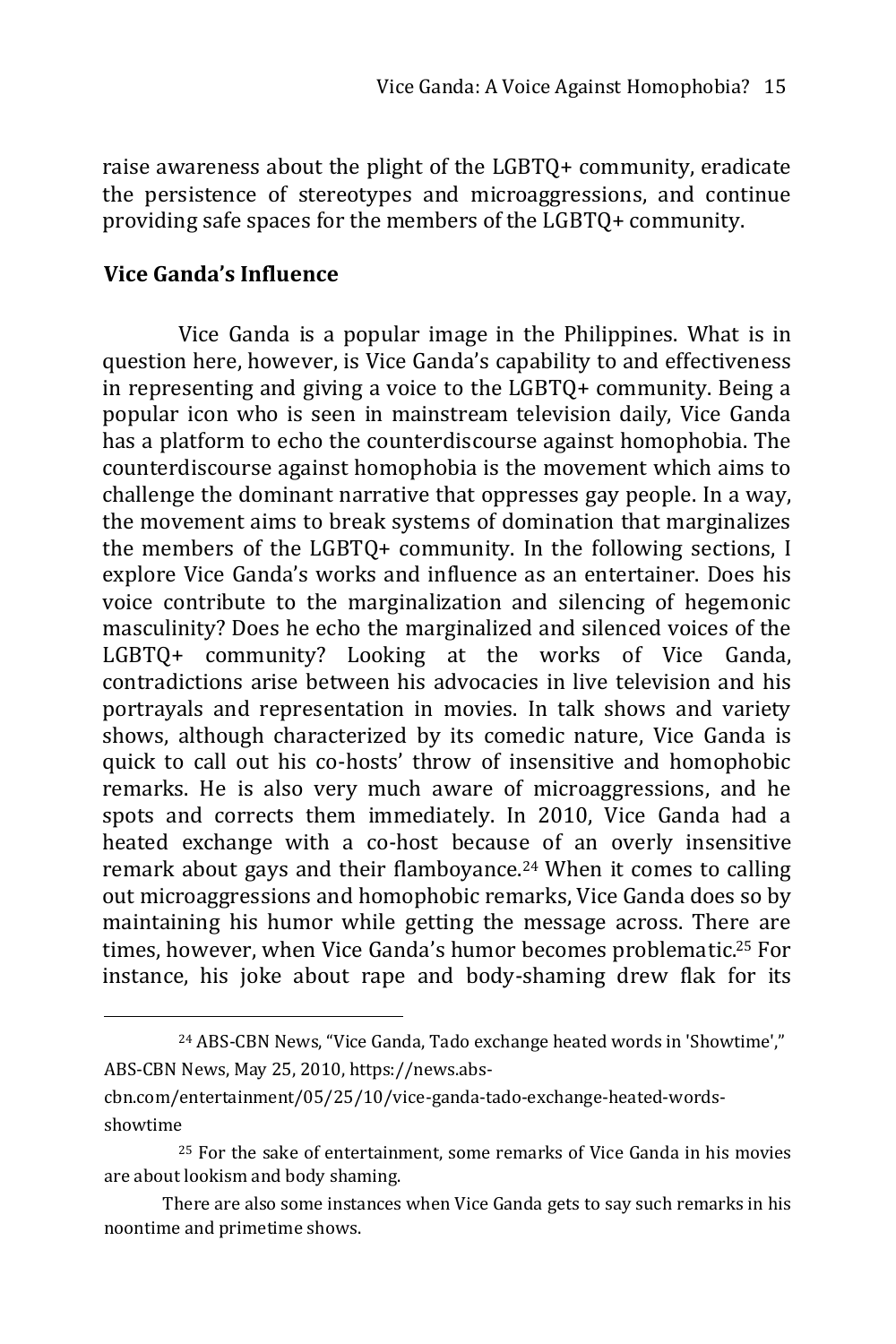-

insensitivity.<sup>26</sup> This is where the inconsistency in his voice can first be first seen.

# **Reading the movies of Vice Ganda<sup>27</sup>**

The movies of Vice Ganda, usually released during the Metro Manila Film Festival, are the go-to movies of Filipino families.<sup>28</sup> Such instances speak about the pervasiveness of Vice Ganda's influence on the Filipino popular culture.

In my analysis, I use the semiology of French philosopher and semiotician Roland Barthes.<sup>29</sup> To analyze these movies in Philippine popular culture, Barthes' semiology is used to provide a deeper understanding of their contents. Since movies can be used as communication tools in delivering a message, semiology paves the way towards a more critical analysis. Vice Ganda has a total of eleven movies, mostly comedies, wherein he played the lead role. In all these

<sup>28</sup> "Vice Ganda and the MMFF: How his Absence Took A Great Toll On the Overall Box Office Performance of MMFF 2020" LionhearTV, last modified January 2021, https://www.lionheartv.net/2021/01/vice-ganda-and-the-mmff-how-hisabsence-took-a-great-toll-on-the-overall-boxoffice-performance-of-mmff-2020/36

<sup>29</sup> Feorillo Petronilo Demeterio, "Isang Semyolohikal na Pagsusuri sa mga Kontradiksiyong Nakapaloon sa Panlipunang Kritisismo ni Gloc-9," Malay Journal 26, no. 1 (2013): 17-35. Barthes pointed out seven rhetorical forms that circulate myths (see Barthes, 150-155). They are as follows: 1) The Inoculation or the admitting of small mistakes to conceal larger mistakes; 2) The privation of History so that the attention of the viewers would only focus on the present and disregard any anomalous event in the past; 3) Identification or shaping the representation of nonbourgeoisie practices to the terms of the bourgeoisie; 4) Tautology or reasoning through repeating the things that need explanation themselves; 5) Neither-norism or representing any situation with bifurcated alternatives where one alternative is good and the other is bad and there is a direct or indirect invitation to follow what is presented to be good; 6) The quantification of quality or thinking about something in the perspective of money and mathematics even though one is not applicable to it; and 7) The statement of fact, similar to tautology, only made more elegant because of its usage of traditional sayings.

<sup>26</sup> "Vice Ganda gets flak for 'rape' joke" Rappler, last modified May 28, 2013, https://www.rappler.com/entertainment/30116-vice-ganda-jessica-soho-rape-joke/

 $27$  This paper is inspired by the work of Demeterio on the semiological study of Gloc-9's discography and the contradictions in social criticism. Through that study, Demeterio was able to point out the different contradictions that Gloc-9 provided in his songs, and he was also able to reveal the kind of awareness that Gloc-9 has when it comes to certain social realities.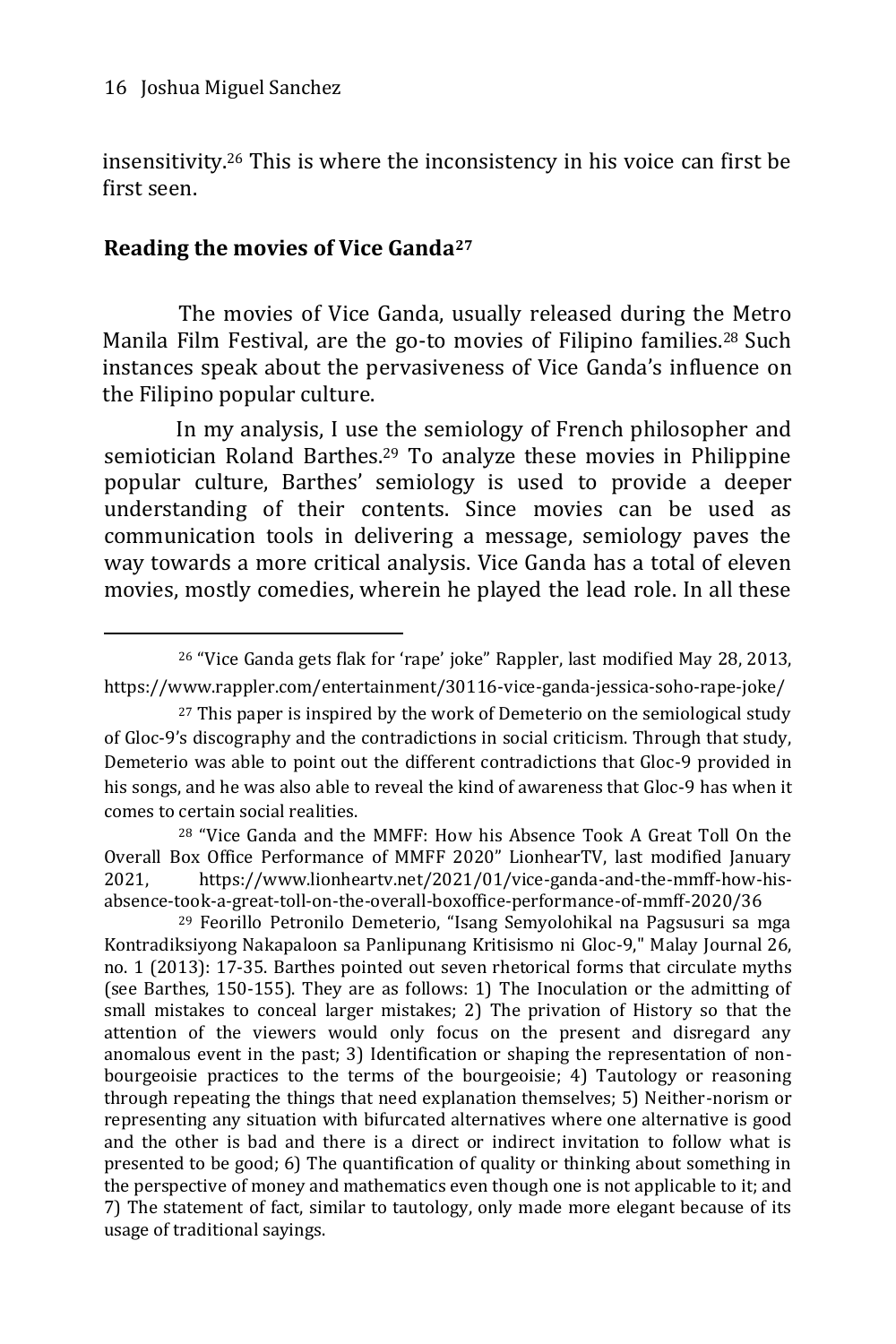movies, Vice Ganda played a gay character. Several out gay characters are also present in the movies where they all serve as supporting characters. In general, these films are characterized by the diversity of their characters and the presence of dynamic LGBTQ+ roles. For the most part, however, the support roles are only present for added comedic relief especially when the story would reach the serious points. The table below shows the movies and their corresponding secondary theme or plot.

| Year | <b>Movie Title</b>            | <b>Theme</b>           |
|------|-------------------------------|------------------------|
| 2010 | "Petrang Kabayo"              | <b>Magical Realism</b> |
| 2011 | "The Unkabogable Praybeyt     | Action spoof, family   |
|      | Benjamin"                     | drama                  |
| 2012 | "This Guy's in Love with you, | Romantic comedy        |
|      | Mare"                         |                        |
| 2012 | "Sisterakas"                  | Family drama, slice of |
|      |                               | life                   |
| 2013 | "Girl, Boy, Bakla, Tomboy"    | Family drama           |
| 2014 | "The Amazing Praybeyt         | Action spoof, family   |
|      | Benjamin"                     | drama                  |
| 2015 | "Beauty and the Bestie"       | Friendship, romance,   |
|      |                               | slice of life          |
| 2016 | "The Super Parental           | Friendship, romance,   |
|      | Guardians"                    | family drama           |
| 2017 | "Gandarrapiddo: The           | Superhero comedy       |
|      | Revenger Squad"               |                        |
| 2018 | "Fantastica"                  | Fantasy                |
| 2019 | "The Mall, the Merrier"       | Family comedy          |

#### **Table 1: Movies with Vice Ganda as Lead**

Through the table above, we see the diversity of Vice Ganda's movie themes. It ranges from magical realism, to fantasy, and to action spoofs. Nonetheless, the usual comedic relief that his movies provide is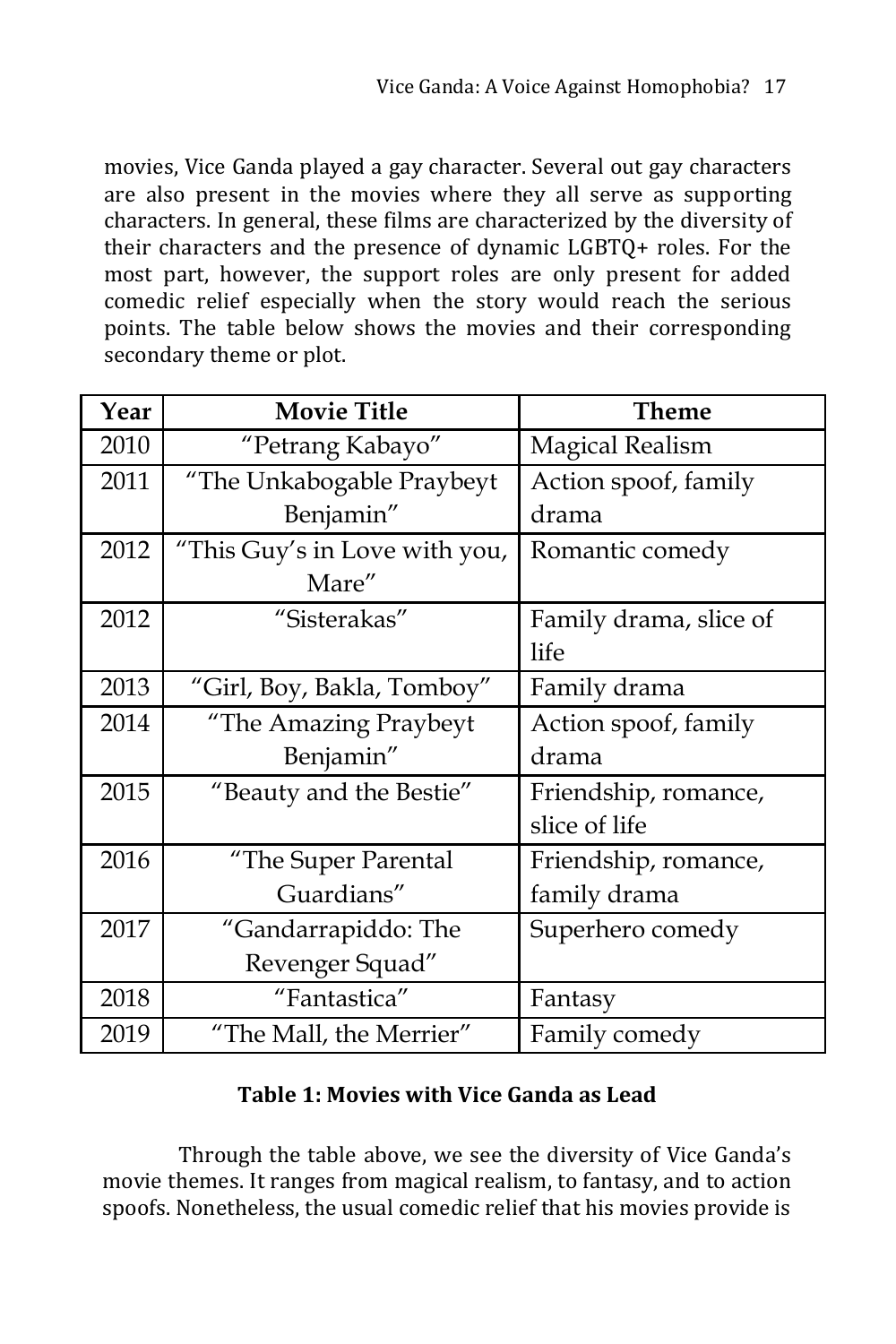present even when more serious topics such as family, friends, and romance are tackled. Out of the eleven movies, I chose to analyze five films in consideration of its availability on legal streaming platforms such as Netflix. These selected films touch on relevant social issues that intersect with the issue of homophobia in the Philippines: 1) "Sisterakas,"  $(2012)^{30}$  2) "The Amazing Praybeyt Benjamin,"  $(2014)^{31}$ 3. "Beauty and the Bestie," (2015)<sup>32</sup> 4) "The Super Parental Guardians," (2016)<sup>33</sup> and 5) "Fantastica." (2018).<sup>34</sup>

# **Movie Themes**

-

Male gay personalities have always been a part of the Filipino mainstream media.<sup>35</sup> Their presence typically comes in the form of comedic relief, and they usually serve as support characters to the protagonists in the movie. However, the movies of Vice Ganda take a different route. While it is true that comedy and satire is present, Vice Ganda's movies places the gay character at the center of the narrative. In a way, their roles empower not only the gay character in the story but also gay people in real life. Such presence is indicative of how gay personalities have started to claim spaces in Filipino popular culture. We must, however, question if their representation prevents the persistence of homophobic stereotypes and microaggressions. In a study made by Goran Madzarevic and Maria Soto-Sanfiel about the positive representation of gay characters in a movie, they argued that such positive representations can contribute to reducing homophobia.<sup>36</sup> They recognized the capabilities of media narratives in changing the attitude and perspective of certain viewers towards

<sup>30</sup> *Sisterakas*, directed by Wenn V. Deramas (Quezon City: ABS-CBN Film Productions, Inc. Viva Films, 2012), Netflix.

<sup>31</sup> *The Amazing Praybeyt Benjamin*, directed by Wenn V. Deramas (Quezon City: ABS-CBN Film Productions, Inc. Viva Films, 2014), Netflix.

<sup>32</sup> *Beauty and the Bestie*, directed by Wenn V. Deramas (Quezon City: ABS-CBN Film Productions, Inc. Viva Films, 2015), Netflix.

<sup>33</sup> *Super Parental Guardians*, directed by Joyce Bernal (Quezon City: ABS-CBN Film Productions, Inc. Viva Films, 2016), Netflix.

<sup>34</sup> *Fantastica*, directed by Barry Gonzalez (Quezon City: ABS-CBN Film Productions, Inc. Viva Films, 2018), Netflix.

<sup>35</sup> Payuyo, "The Portrayal," 293.

<sup>36</sup> Goran Madzarevic, Maria T. Soto-Sanfiel, "Positive Representation of Gay Characters in Movies for Reducing Homophobia," Sexuality and Culture 22, (2018): 909-930, https://doi.org/10.1007/s12119-018-9502-x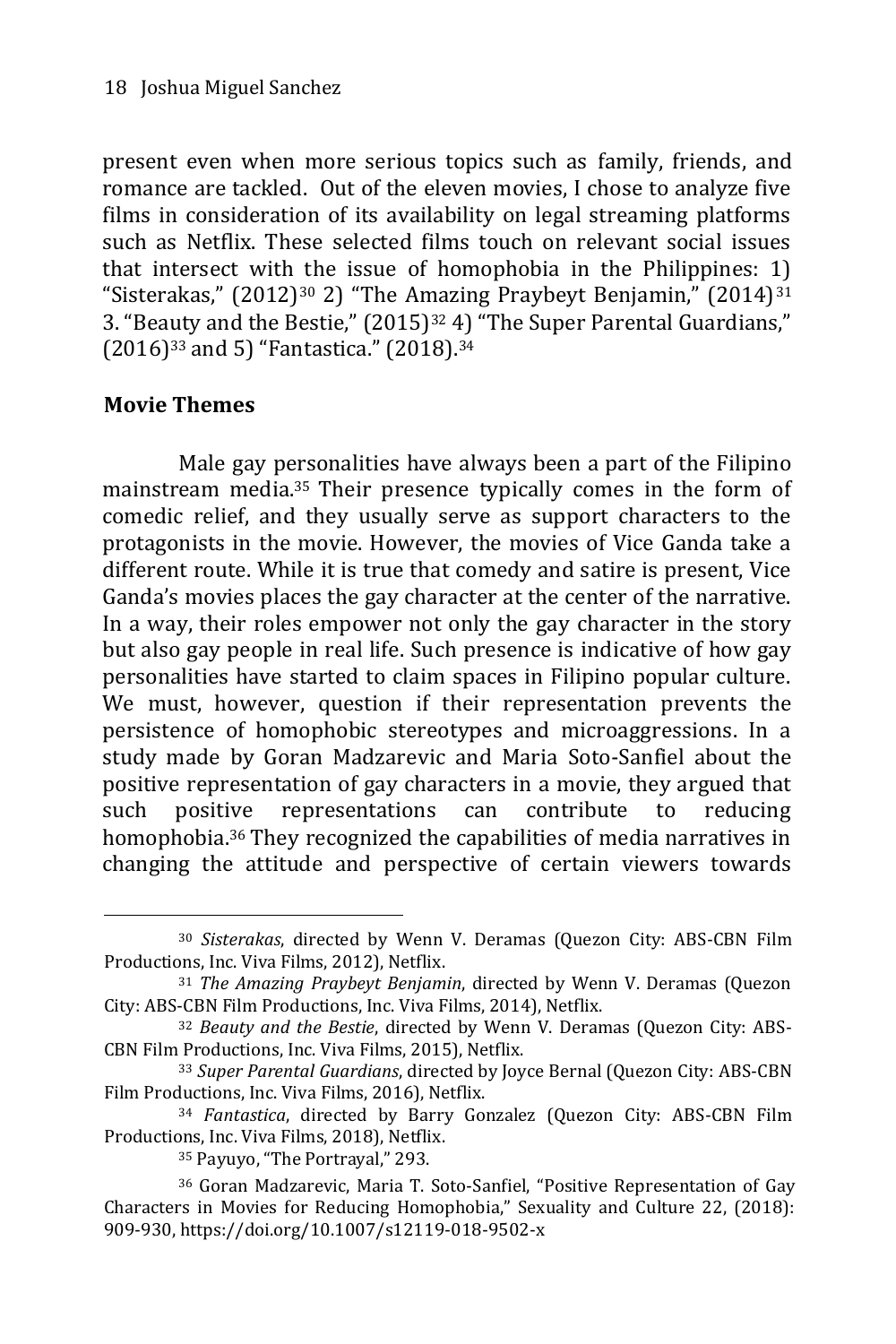social issues, and in particular, the issue of homophobia.<sup>37</sup> Through these narratives, the lives and experiences of the LGBTQ+ are presented, humanized, and explained. Featuring their lives raise awareness about the uniqueness of their experiences. And through identification, the audience gets to show empathy.<sup>38</sup>

In this section, I explain how the movies of Vice Ganda may have a positive representation of gay characters but also fall short in preventing the perpetuation of certain stereotypes that marginalize gays in the long run. Based on the reading of the five movies of Vice Ganda, three common themes stand out in the narratives: 1) Family dynamics and issues, 2) Friendships between a cisgendered man and a *bakla,* and 3) Romance. The following subsection discusses how effectively these themes are integrated into a movie where the lead character is a *bakla*. In this section, I also discuss where the movies fall short in the counterdiscourse against homophobia. These themes show the aspects of the *bakla's* life wherein they commonly experience marginalization and oppression, and where they seek acceptance, validation, and respect. Aside from the fact that these are the most common tropes in the movies of Vice Ganda, these aspects are nuanced as well.

#### *Family Dynamics and Issues*

The themes of family and family issues are present in all the movies analyzed in this essay. It can be noticed that several family setups were shown from the usual and traditional nuclear family to a family which was created out of a mutual agreement. Vice Ganda's character in most of these movies begins with the introduction of their character's relationship to his family. The main character is usually an offspring who encounters certain external conflicts, and the family serves as a support system for the main character.

In *Sisterakas* (2012)39, Bernice (Vice Ganda's character) is a son born out of marital infidelity. Bernice's mother is a house helper, and she had an illicit relationship with her married boss. When the

<sup>37</sup> Ibid., 910.

<sup>38</sup> Juan Jose Iguarta, Francisco Frutos, "Enhancing attitudes toward stigmatized groups with movies: Mediating and moderating processes of narrative persuasion," *International Journal of Communication 11,* (2017): 158-177

<sup>39</sup> *Sisterakas*, directed by Wenn V. Deramas (Quezon City: ABS-CBN Film Productions, Inc. Viva Films, 2012), Netflix.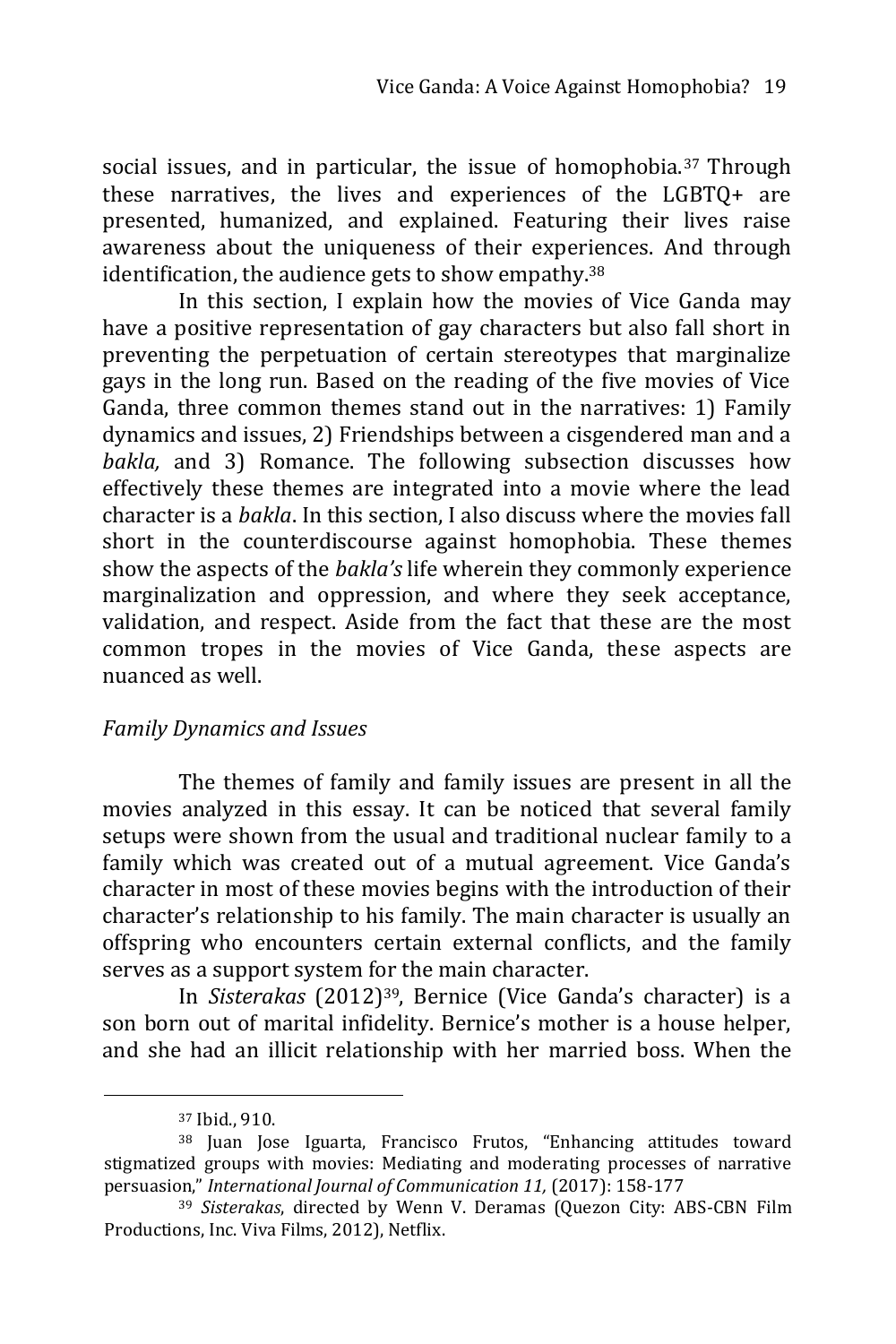-

relationship was exposed, it was revealed that Bernice's real father is the mother's boss. After the confrontation, Bernice and his mother were thrown out of the house. Motivated by anger, Bernice persisted to be successful in life and sought revenge for the maltreatment they encountered in the hands of the father's wife. Bernice's half-sister Detty (played by Ai-Ai De Las Alas) became the subject of revenge. Now an owner of a famous fashion company, Bernice hired Detty to be his personal secretary. Several conflicts arose between Bernice and Detty which they eventually resolved in the story.

In *The Amazing Praybeyt Benjamin* (2014)40, Benjie is now at the peak of his career as a soldier. He received national recognition after defeating a group of terrorists. The accolade that Benjie received led him to have a conflict with his family because of the former's constant neglect of responsibilities to the latter. The plot revolves around the moral permissibility of Benjie to disregard his family for the sake of the country. In the prequel *The Unkabogable: Praybeyt Benjamin* (2011)41, Benjie's sexual orientation is revealed through familial support.

In *Beauty and the Bestie* (2015)<sup>42</sup>, Erika became the guardian of his sister's children because his sister left and wanted to search for her identity. Erika took all the jobs that he could take to raise his sister's children. Erika even took on a dangerous undercover job. Eventually, Erika's sister returned, and they reconciled and resolved all the issues that they had in the beginning.

Taking the almost-similar narrative from the previous movie, Vice Ganda as Ariel in *The Super Parental Guardians* (2016)<sup>43</sup> also took on the role of being a guardian to two children. This time, the children of his best friend. With almost the same narrative, Ariel took care of the children and did everything to protect them. The only conflict here is that the mother of the two children was murdered and Ariel has a

<sup>40</sup> *The Amazing Praybeyt Benjamin*, directed by Wenn V. Deramas (Quezon City: ABS-CBN Film Productions, Inc. Viva Films, 2014), Netflix.

<sup>41</sup> In this movie, Benjie's sexuality has been an issue as he joined the military forces. He suffered from homophobia and microaggressions which was then resolved in the next movie.

<sup>42</sup> *Beauty and the Bestie*, directed by Wenn V. Deramas (Quezon City: ABS-CBN Film Productions, Inc. Viva Films, 2015), Netflix.

<sup>43</sup> *Super Parental Guardians*, directed by Joyce Bernal (Quezon City: ABS-CBN Film Productions, Inc. Viva Films, 2016), Netflix.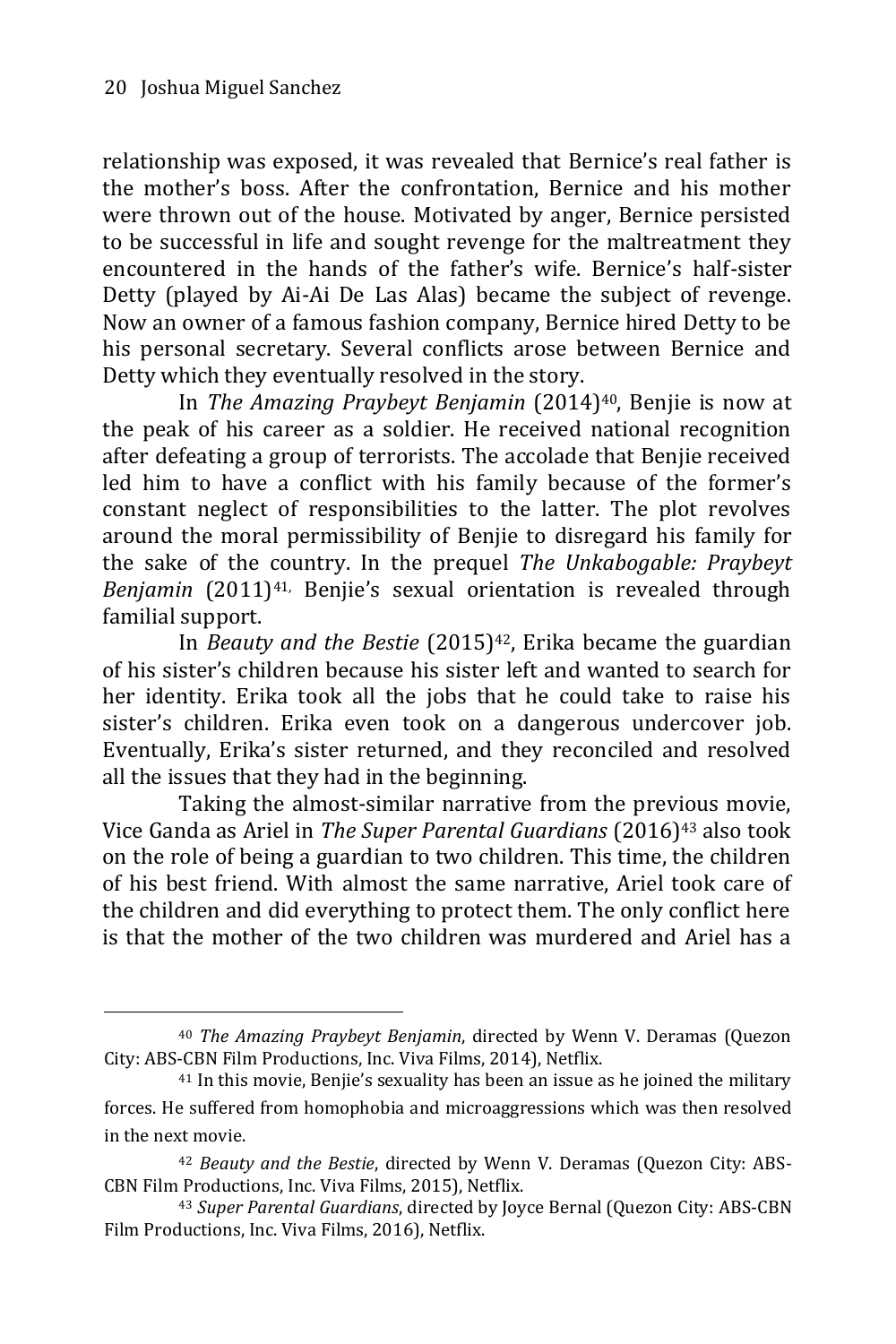love-hate relationship with the former's younger sibling, Paco (played by Coco Martin).<sup>44</sup>

Employing magical realism and fantasy as a genre of this movie, *Fantastica* (2018)<sup>45</sup> also discussed a familial narrative where Belat struggled with his mother to keep the carnival that they are maintaining for a long time. The struggle enabled mother and Belat to grow closer to one another. As the story progressed, they were able to eventually resolve the conflict. Although there is a mention and concrete instances of homophobia and microaggression in these movies, there is no clear and concrete solution offered to address such concerns. The issue was left unresolved as the plot moved to another part of the story.

Vice Ganda's movies are nuanced when it comes to the discussion of family matters. From marital issues to sibling rivalries, the movies of Vice Ganda operate on such tropes. Although such movies show that the gay character is just like any other human person in the experience of certain familial concerns, we can see that such movies employed inoculation and privation of history. It concealed the other problems mentioned in passing in the movie such as marital infidelity, teenage pregnancy, homophobia, etc.

#### *Romance and Friendships*

-

The theme about friendships between a cisgendered heterosexual man and a *bakla* was discussed in all movies except for "Sisterakas." In all these movies, the lead character is always paired with a cisgendered heterosexual man either as a sidekick or an unrequited love interest. In *The Amazing Praybeyt Benjamin*, Benjie is seen as someone who has an attraction to his superior who eventually becomes a good friend. In *Beauty and the Bestie*, Erika had secret romantic feelings for his best friend. When he confessed such feelings, they drifted apart. In *Super Parental Guardians*, Ariel has an explicit sexual attraction to his best friend's younger sibling who is a gangster. In *Fantastica*, Belat is shown to be attracted to the conventionally attractive prince in the movie.

<sup>44</sup> Coco Martin is one of the constant sidekick and unofficial love interest of Vice Ganda in some of his movies.

<sup>45</sup> *Fantastica*, directed by Barry Gonzalez (Quezon City: ABS-CBN Film Productions, Inc. Viva Films, 2018), Netflix.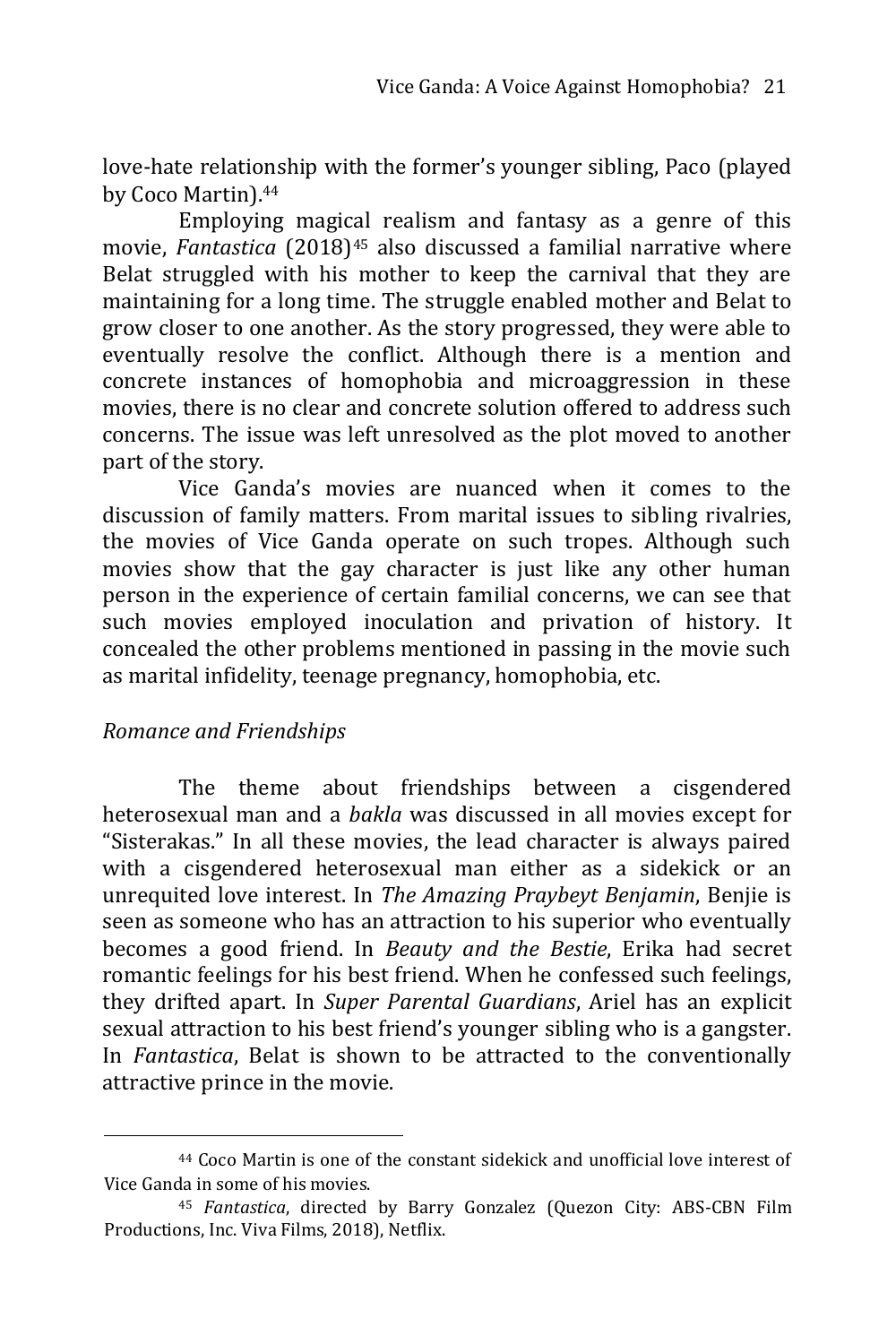Both Vice Ganda and the cisgendered man's character are always given ample screen time. Such screen time either pushes the story to its climax or gives some sort of a backstory on the unrequited love that explains why such events took place in the narrative. Although the exchange between them is usually filled with witty sexual advances and/or homophobic punchlines, the comedic exchange further engages the viewers to be more invested with the flow of the story. Furthermore, their characters usually end up as friends which provides a very wholesome view of the relationship between a cisgendered man and a *bakla*.

Through these movies, we have seen a unique relationship dynamic. One of the strategies of these movies is to always cast a conventionally attractive man to serve as the friend and/or love interest of the main character. This strategy is surprisingly effective because it adds to the humor of the show through witty banters and swoon-worthy moments in the movie. Once again, inoculation and privation of history are used in such movies because they concealed the problems of hegemonic masculinity and homophobia. Furthermore, it refuses to discuss such topics because of attempts to turn a serious matter into something satirical. Apparently, satire, as a way of storytelling, is used in portraying the stories of the gay character. The movies of Vice Ganda are examples of how humor can be used to show another reality in the life of the LGBTQ+ people. It actually shows that gay people can lead happy lives.<sup>46</sup> This manner of presenting is arguably effective in terms of gaining the audience's sympathy to see the LGBTQ+ community in another light. It also humanizes the narrative of the life of the *bakla*.

The movies of Vice Ganda, however, in the attempts to make a more satirical approach to the life of the LGBTQ+ community, also employed problematic stereotypes of the *bakla*. Although there is an obvious manifestation that satire is used to narrate the story, it is, unfortunately, done in a way that is problematic. In the long run, the gay character is at the losing end because the portrayal of these stereotypes creates a distorted image not only in the eyes of the larger community but also their own.<sup>47</sup> Satire and comedy has its dangers of normalizing homophobia and microaggressions if done incorrectly. Suffice to say that "a negative representation of the homosexual

<sup>46</sup> Morales, "Changing the Face," 168

<sup>47</sup> Ibid., 168.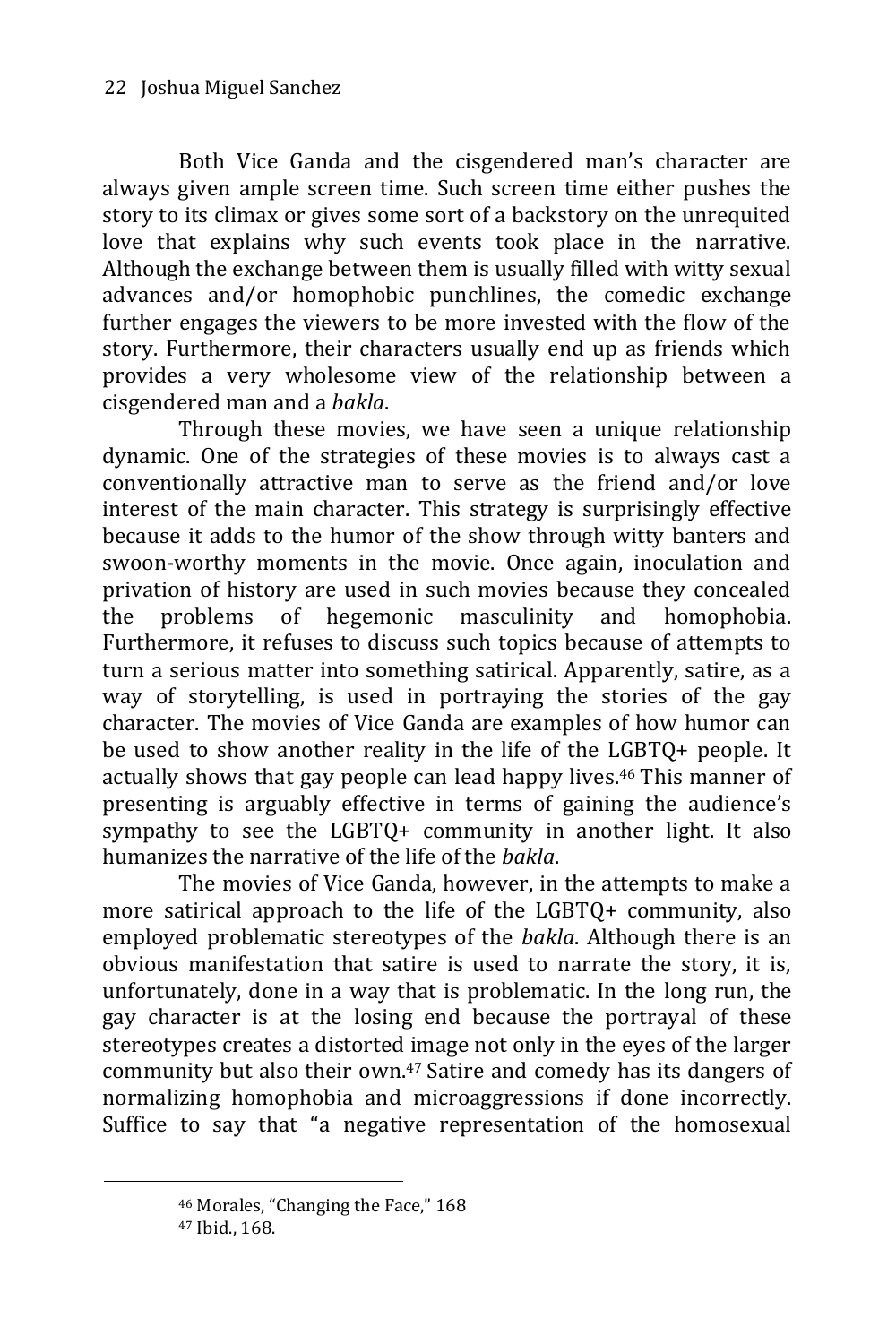community will have negative consequences on the members of the community".<sup>48</sup> The portrayal of these stereotypes, although inevitable for some, can undermine all the efforts done by those who worked for the counterdiscourse against homophobia. After all, Vice Ganda's voice is a voice that is heard by the viewers, particularly the general Filipino viewer coming from different walks of life. The proliferation of these movies in the popular media may overshadow the existing efforts to consistently create safe spaces for the LGBTQ+ community. Hence, it is also important that critical viewing of these films must be promoted to the viewers in order to combat stereotypes and microaggressions.

# **The Distorted Voice**

Through the analysis of Vice Ganda's movies, several inconsistencies and problematic representations can be seen. Although the very goal of these movies is entertainment through a positive representation of the lives of the LGBTQ+ community, several remarks tend to perpetuate certain stereotypes and microaggressions against gay people in the Philippines. It engenders a limiting idea of gay people that may be a cause of generalizations from those who are not fully aware of the intricacies and fluidity of gender discourse. For instance, in all movies, the characters played by Vice Ganda may have the tendency to be described as someone overly attracted to men in a highly sexualized way, which then results in the perpetuation of stereotypes accorded to gays. In the counterdiscourse against homophobia, one cannot deny the contributions that Vice Ganda has made to the movement. However, one cannot also deny the aspects where Vice Ganda became inconsistent. Now to answer the question of whether Vice Ganda is a voice against homophobia in the Philippines, my answer is that the voice of Vice Ganda falls short in preventing the perpetuation of certain stereotypes of gays, particularly the stereotype that has something to do with gay's alleged and particular sexual behaviors. The formulaic character tropes of Vice Ganda hinder a wellrounded understanding of gay people in the Philippines. Furthermore, the voice of Vice Ganda falls short in preventing the creation of a misunderstood image for gays, and eventually the LGBTQ+ community. Moreover, such a voice does not prevent the hasty generalizations and stereotypes prevalent in the Philippines.

<sup>48</sup> Ibid., 169.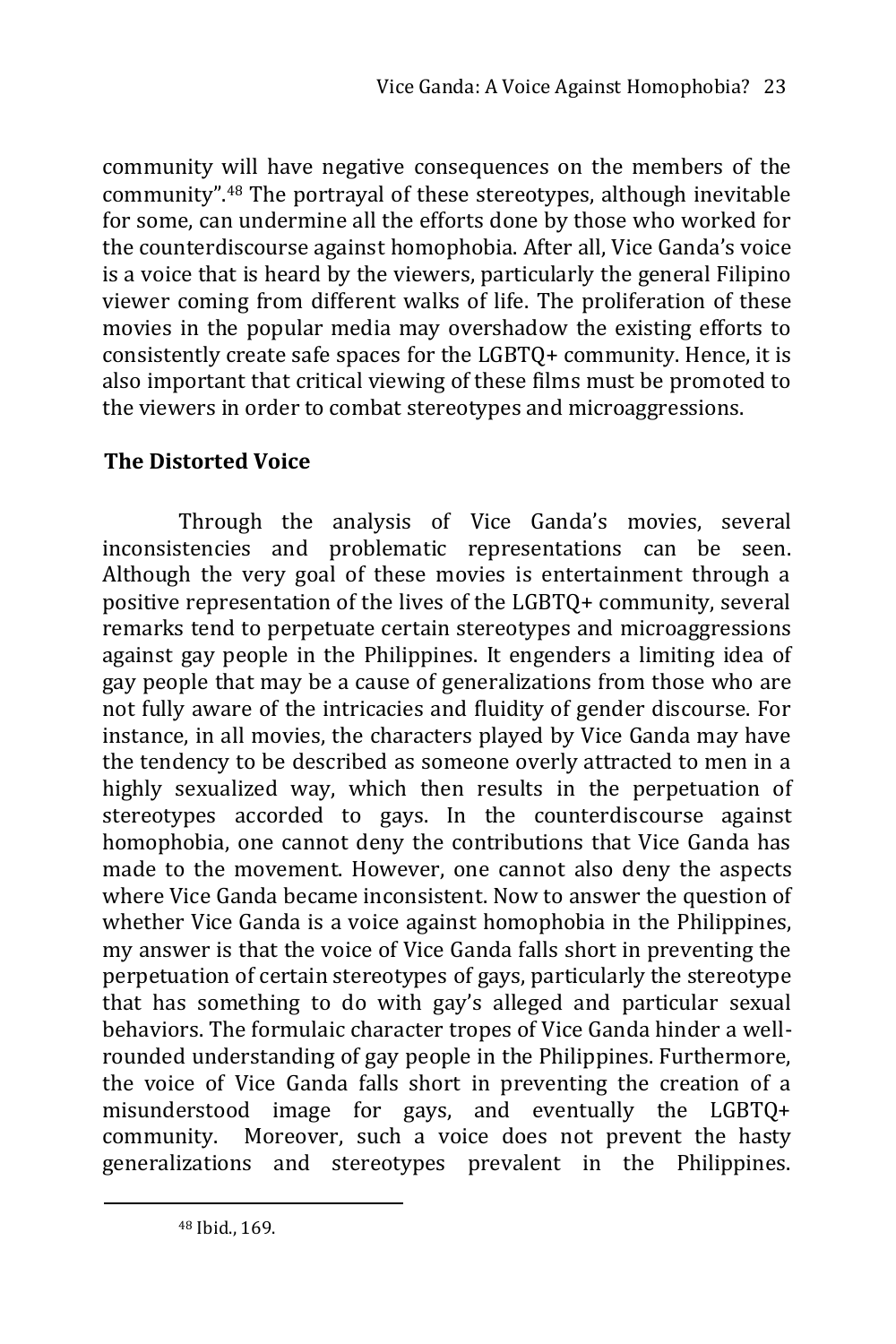Nevertheless, the influence of Vice Ganda is so powerful that it creates new images of gays in the Philippines. As these new images get created, however, Vice Ganda's responsibility in stifling the oppressed and marginalized voices of the LGBTQ+ community may be raised. Utmost responsibility must be accorded to such portrayals in order to reach the goal of eradicating homophobia.

In relation to movements and studies concerning LGBTQ+ issues, recognizing the inconsistencies in the voice of Vice Ganda provides an opportunity for further elucidation of the plight of the oppressed community. Such critical analysis allows audiences to be aware of their views on the members as well as the representations of the LGBTQ+ community.

#### **Conclusion**

The counterdiscourse against homophobia continues to persist mainly because the voices of the LGBTQ+ community in the Philippines are still being silenced by homophobic stereotypes and microaggressions. The counterdiscourse is a way for them to let their voices be heard. Although members of the LGBTQ+ community have started claiming space in society in general, they still face various forms of oppression. Hate crimes continue to happen, the laws protecting the LGBTQ+ community remain scarce, and efforts to make these laws possible still prove to be an ordeal. In general, there are still a lot of voices from the members of the LGBTQ+ community that remain silenced and unheard. In every way possible, platforms with the capacity to influence such as mainstream media must continue doing their part in raising awareness.

Personalities with a loud voice must rethink the ways by which they use their platform to raise awareness. Their popularity can be a tool for influencing others and shaping the overall consciousness of society. Vice Ganda is an example of such a personality. Being an influential artist, he has so much to say and contribute to preventing the persistence of homophobia in the Philippines. Such influence that Vice Ganda possesses shows the potential of his voice in breaking homophobic stereotypes and microaggressions. However, as he uses his voice, he may have failed to be sensitive to the plight of others who also experience oppression and silencing. Nonetheless, he can certainly be a voice that can echo the plight of the LGBTQ+ community through his platform. Vice Ganda can provide and echo a louder voice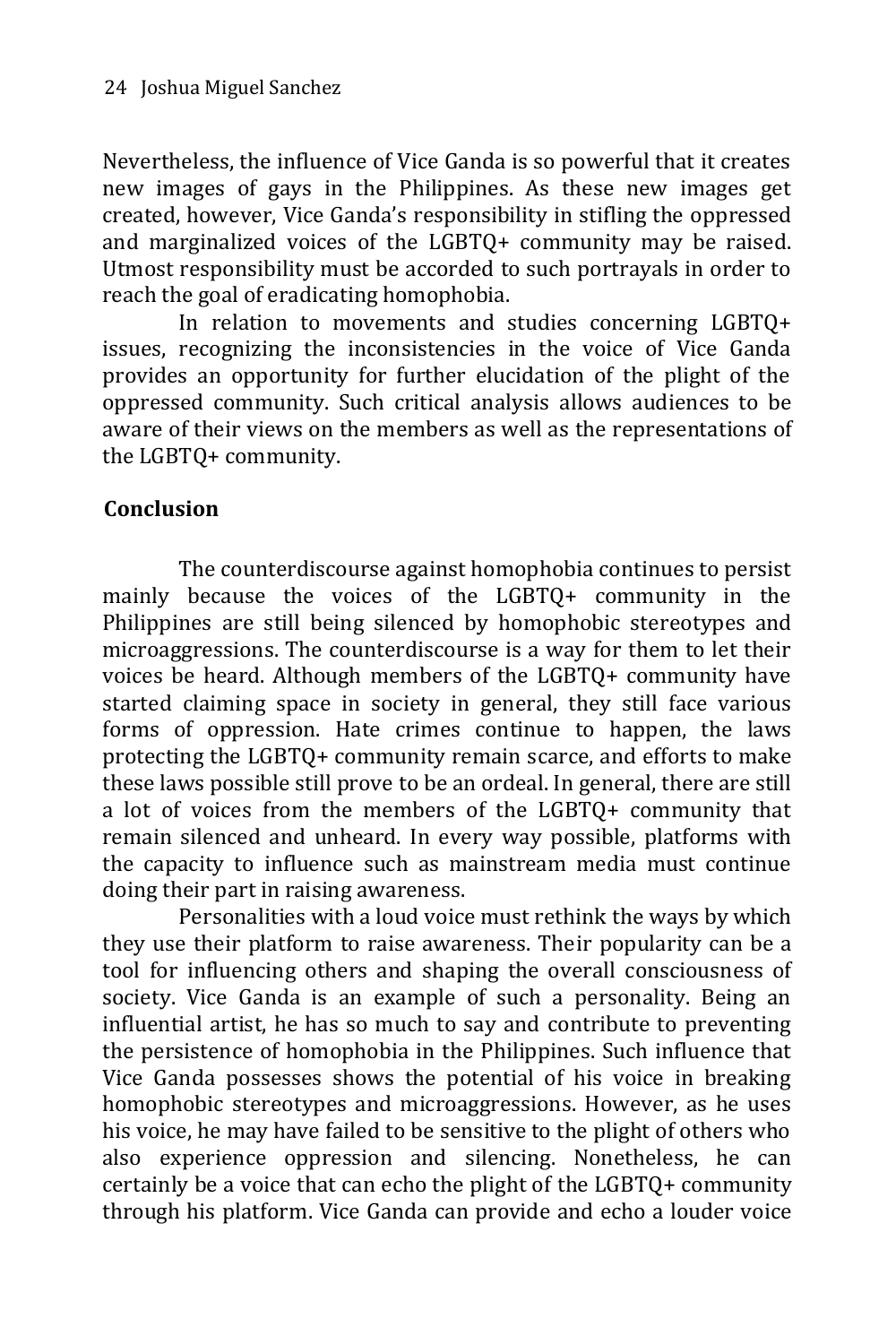for the LGBTQ+ community especially if it is done with utmost dedication, sincerity, and genuineness. Be that as it may, these silenced and marginalized voices are still heard albeit the fact that it is not that distinct. Hence, to make such voices even more audible, collective efforts must also be done because eradicating homophobia is a twoway process. The popular media's effort will not be sufficient if the public will not educate themselves enough. Hence, responsible consumption of these media contents must be done, for the voices of the LGBTQ+ community to be fully heard and recognized.

# **References**

- ABS-CBN News. "Vice Ganda, Tado exchange heated words in 'Showtime'," *ABS-CBN News,* May 25, 2010.https://news.abscbn.com/entertainment/05/25/10/vice-ganda-tadoexchange-heated-words-show time.
- Adam, Barry. "Theorizing Homophobia." *Sexualities 1,* no. 4 (November 1998): 387-404.

[https://doi.org/10.1177/136346098001004001.](https://doi.org/10.1177/136346098001004001)

- Barthes, Roland. 1972. *Mythologies*. New York: Hill and Wang.
- Bernal, Joyce, E. *Super Parental Guardians.* ABS-CBN Film Productions, 2016. [https://www.netflix.com/ph/title/80162503.](https://www.netflix.com/ph/title/80162503)
- Biana, Hazel T. "Extending bell hooks' Feminist Theory" *Journal of International Women's Studies 21,* no. 1 (February 24, 2020): 13-29.
- Cava, Peter. "Cisgender and Cissexual." *The Wiley Blackwell Encyclopedia of Gender and Sexuality Studies,* (2016): 1–4. doi:10.1002/9781118663219.WBEGSS131.
- Demeterio, Feorillo Petronilo. "Ang Nobelang "Si Amapola sa 65 na Kabanata" ni Ricardo Lee Bilang Kontra-Diskurso ng Baklang Manilenyo Laban sa Homopobikong Kamalayang Filipino." *Malay Journal 25,* no. 2 (2013): 75-92.

\_\_\_\_\_\_\_\_\_\_. "Isang Semyolohikal na Pagsusuri sa mga Kontradiksiyong Nakapaloon sa Panlipunang Kritisismo ni Gloc-9." *Malay Journal 26,* no. 1 (2013): 17-35.

http://ejournals.ph/form/cite.php?id=8042

Deramas, Wenn, V. *Beauty and the Bestie.* ABS-CBN Film Productions, 2015. https://www.netflix.com/ph/title/ 80094723.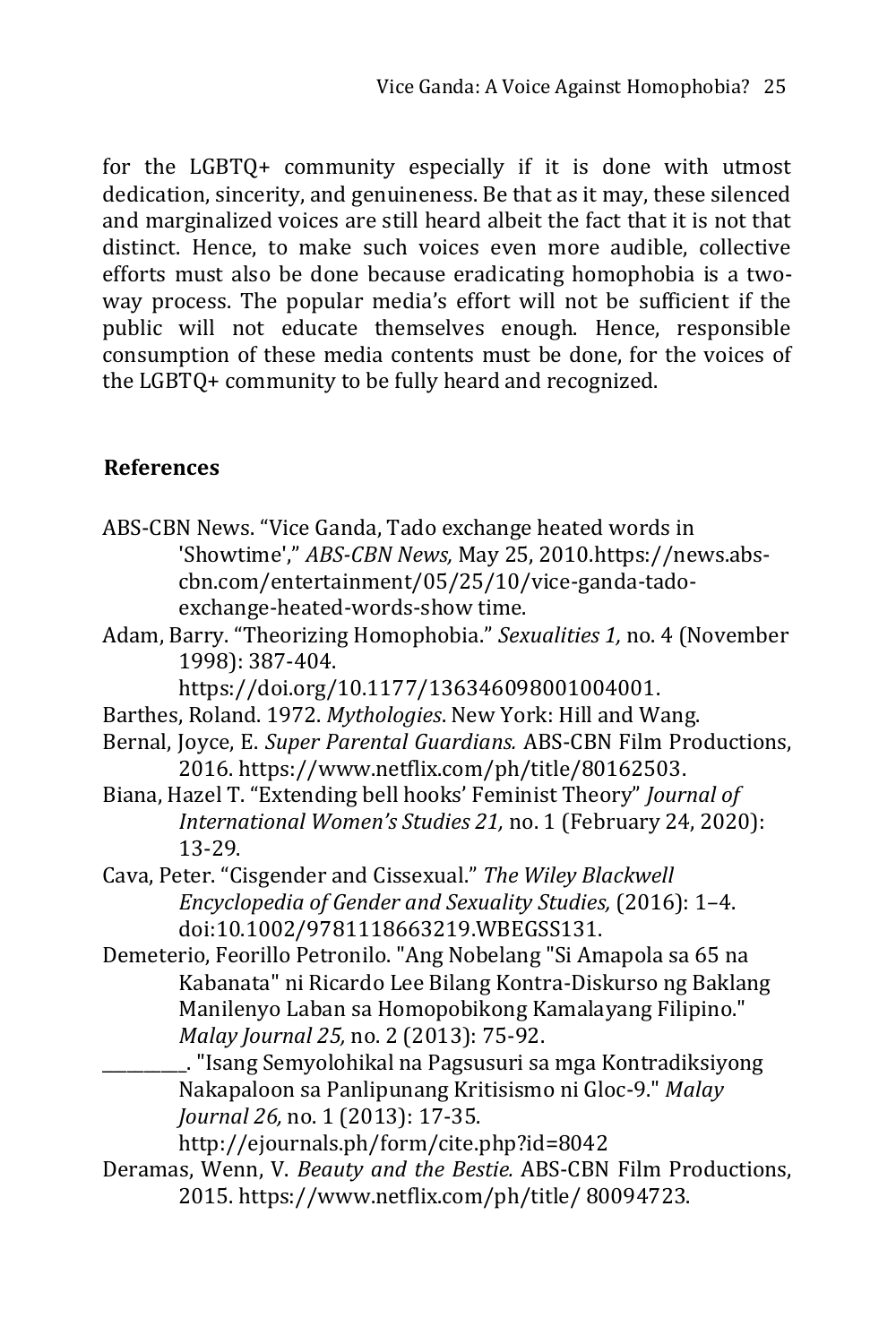\_\_\_\_\_\_\_\_\_\_. *Sisterakas.* ABS-CBN Film Productions, 2012.

https://www.netflix.com/ph/title/ 81010867.

- \_\_\_\_\_\_\_\_\_\_. *The Amazing Praybeyt Benjamin.* ABS-CBN Film Productions, 2014. https://www.netflix.com/ph/title/ 81010863.
- Diaz, Robert. "The Limits of Bakla and Gay: Feminist Readings of My Husband's Lover, Vice Ganda and Charice Pempengco." *Signs: Journal of Women in Culture and Society 40,* no. 3 (2015): 721- 745[. https://doi.org/10.1086/679526](https://doi.org/10.1086/679526)
- Gonzalez, Barry. *Fantastica.* ABS-CBN Film Productions, 2018. https://www.netflix.com/ph/title/ 81334887.
- Iguarta, Juan Jose, and Frutos Francisco, "Enhancing attitudes toward stigmatized groups with movies: Mediating and moderating processes of narrative persuasion," *International Journal of Communication 11,* (2017): 158-177
- LionhearTV. "Vice Ganda and the MMFF: How his Absence Took A Great Toll On the Overall Box Office Performance of MMFF 2020" Accessed December 30, 2021.

[https://www.lionheartv.net/2021/01/vice-ganda-and-the](https://www.lionheartv.net/2021/01/vice-ganda-and-the-mmff-how-his-absence-took-a-great-tollon-the-overall-box-office-performance-of-mmff-2020/)[mmff-how-his-absence-took-a-great-tollon-the-overall-box](https://www.lionheartv.net/2021/01/vice-ganda-and-the-mmff-how-his-absence-took-a-great-tollon-the-overall-box-office-performance-of-mmff-2020/)[office-performance-of-mmff-2020/](https://www.lionheartv.net/2021/01/vice-ganda-and-the-mmff-how-his-absence-took-a-great-tollon-the-overall-box-office-performance-of-mmff-2020/)

Madzarevic, Goran, and Soto-Sanfiel, Maria, T. "Positive Representation of Gay Characters in Movies for Reducing Homophobia," *Sexuality and Culture 22,* (2018): 909-930, <https://doi.org/10.1007/s12119-018-9502-x>

- Morales, Angelo Ma. Antonio L. "Changing the Face of Homosexuality through Film." *Plaridel* (2004): 164-173. [http://www.plarideljournal.org/article/changing-the-face-of](http://www.plarideljournal.org/article/changing-the-face-of-homosexuality-through-film-film-rev%20iew-of-eating-out/)[homosexuality-through-film-film-rev iew-of-eating-out/](http://www.plarideljournal.org/article/changing-the-face-of-homosexuality-through-film-film-rev%20iew-of-eating-out/)
- O'Donohue, William, and Caselles, Christine, E. "Homophobia: Conceptual, definitional, and value issues," *Journal of Psychopathology and Behavioral Assessment 15,* no. 3 (1993): 179, [https://doi.org/10.1007/BF01371377](https://psycnet.apa.org/doi/10.1007/BF01371377)
- Payuyo, Louise Abigail. "The Portrayal of Gays in Popular Filipino Films, 2000 to 2010." *Philippine Sociological Review* (2012): 291-322.<https://www.jstor.org/stable/43486348>

Peters, Jeremy. "The Decline and Fall of the 'H' Word." *The New York Times*, March 21, 2014. <https://www.nytimes.com/2014/03/23/fashion/gays->

lesbians-the-term-homosexual.html.